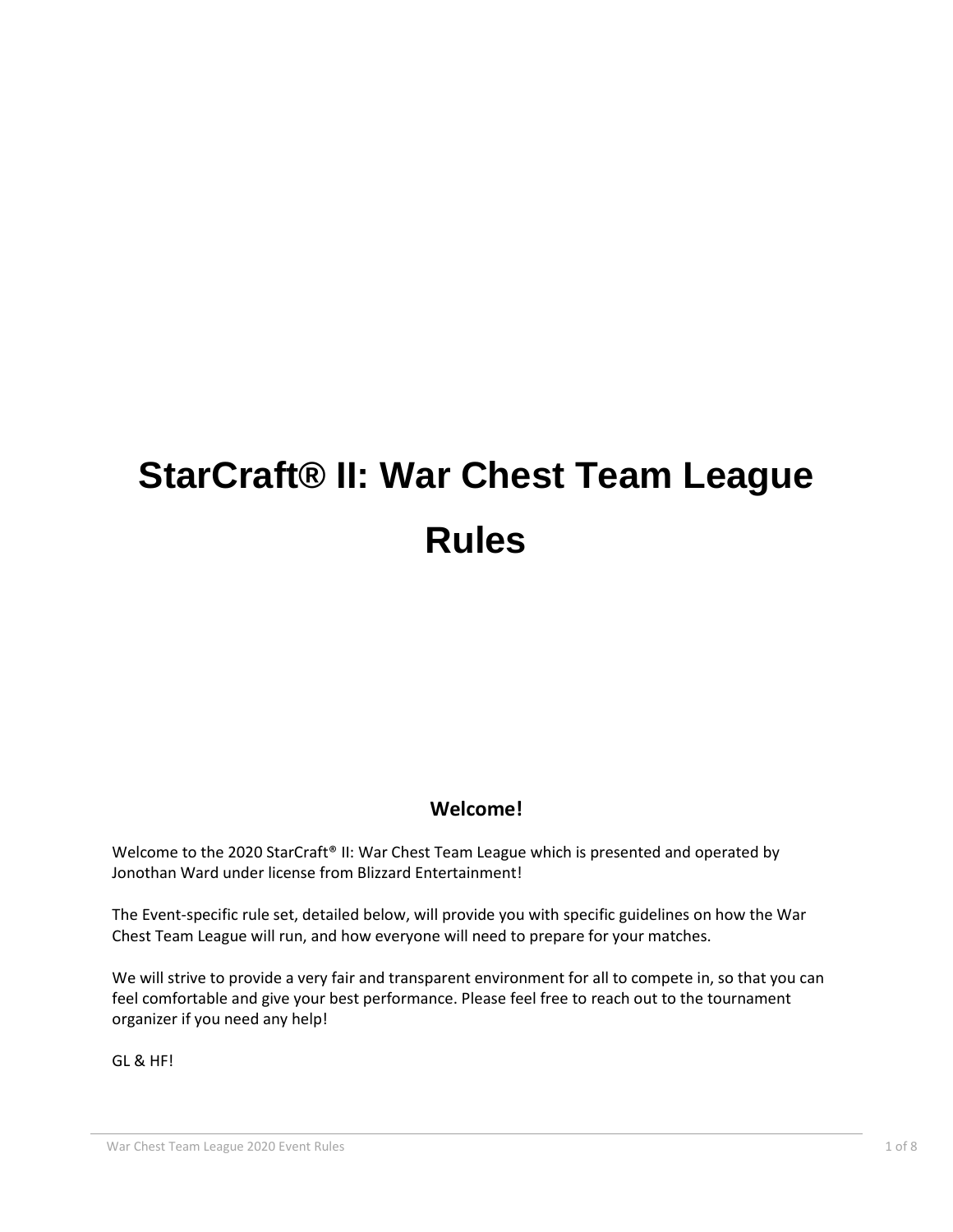## **War Chest Team League Summary**

The War Chest Team League is a team-based competition, where players are selected to play on one of several teams "captained" by a well-known caster in the StarCraft® II community. The "Team Captains" will be drafting a team of eligible players, who will then compete as a team for the remainder of the league.

Each team will have four players, and these teams will compete in a round-robin, "Proleague-style" competition. During each "team battle", each of the four players on a given team will play a single match against a member of the opposing team. Should the map score be tied 2-2 after 4 games, an "Ace" match will be played in which a single member of each team will be sent out on the final map.

The total map score (as set out below) will determine a winner for each team matchup, with the winning team receiving additional prizing and the winning "Team Captain" receiving prizing as well. At the end of the Round Robin phase, teams will be ranked according to total map wins, with the 6 top-performing teams advancing to the Playoffs. Teams will receive additional prizing based on how they perform during the Playoff Bracket phase.

## **1. Player Responsibility**

#### **1.1 Code of Conduct**

All players who are participating in the War Chest Team League agree to behave in an appropriate and respectful manner towards other players, spectators, media, the press and the tournament administration team. Likewise, all players will be treated and respected equally as professionals by the tournament staff.

#### **1.2 Drugs and Alcohol**

Any drugs, alcohol, or other performance enhancers are strictly prohibited during the entire process of the tournament. The usage of any of these substances will result in exclusion from the tournament and may result in the exclusion from future tournaments hosted by the tournament organizer and/or Blizzard Entertainment.

#### **1.3 Cheating and Collusion**

Any cheating or collusion will result in a forfeit of the game and disqualification from the tournament. Additionally, the player may be banned from future tournaments that will be hosted by the tournament organizer and/or Blizzard Entertainment, and the player may also have all of their licenses to all Blizzard games revoked.

#### **1.4 Providing Information**

In order to receive prizes, players will be required to provide necessary and sufficient information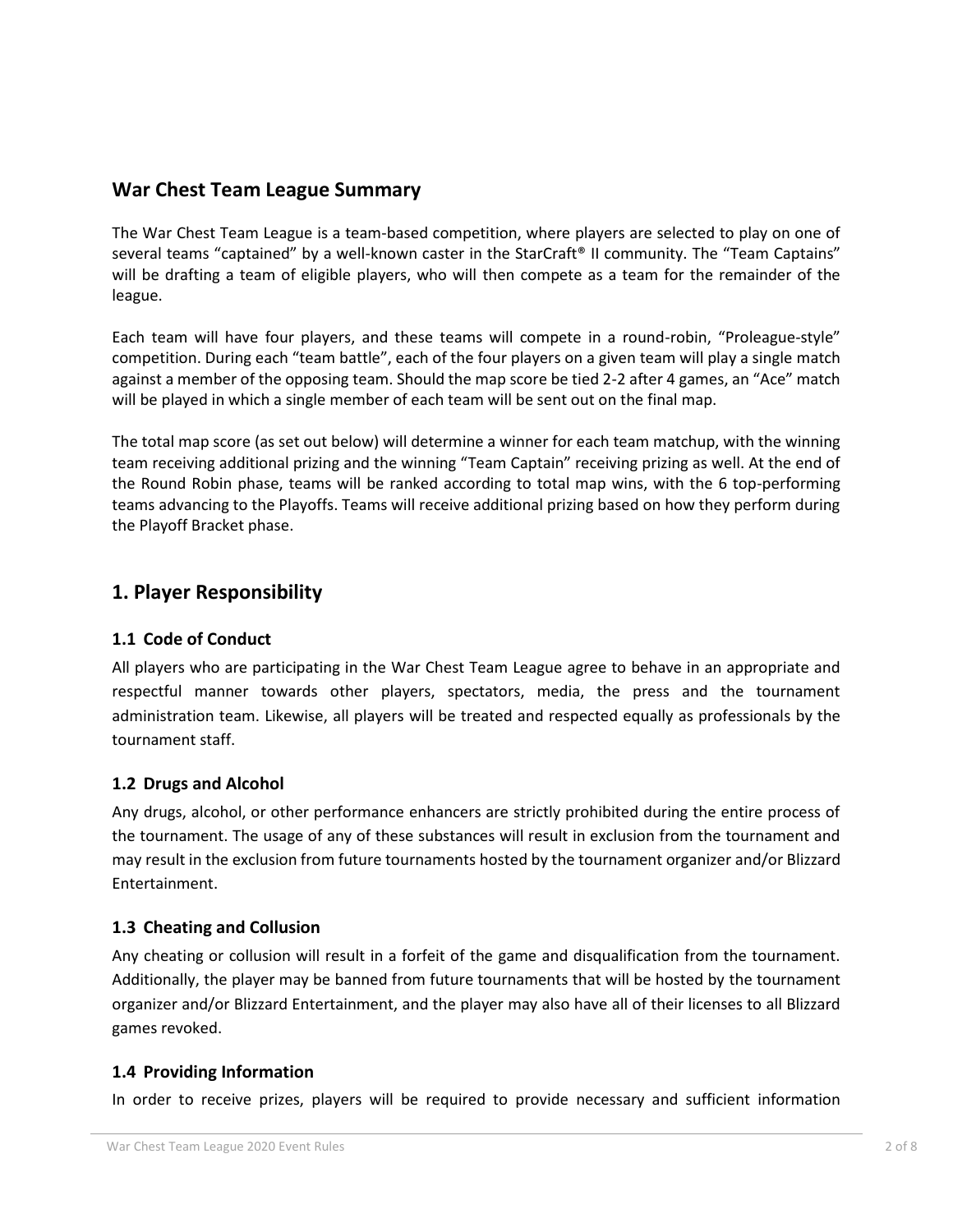including personal information such as name, address, phone number, e-mail address, bank information, as well as a completed and executed IRS form W-8, or W-9, as applicable, for the tournament organizer to be able to contact them and to process the prize money payments. Please contact the tournament organizer for a complete list of documentation.

# **2. Tournament Eligibility, Information, and Prizing**

#### **2.1 Event Eligibility**

Players must receive an invite to participate in the War Chest Team League, or register through the Open Signups. Players must be selected by a Team Captain to participate in the league.

- 9 players will be invited based on WCS Circuit 2019 standings where available
- 9 players will be invited based on WCS Korea 2019 standings where available
- An additional 18 players will be selected from the Open Signups
	- $\circ$  A signup form will be posted prior to the Draft by the tournament organizer wherein players who have achieved a rating of 1500 or more on Aligulac.com at any time between February 26, 2020 (List 261) and June 17, 2020 (List 269) may sign up for "Wild Card" slots
	- $\circ$  Please note that signing up as a potential "Wild Card" does not guarantee you will be selected to play on a team
- Each Team Captain must select two players from the list of invited players and two players from the list of "Wild Card" players during the Draft phase
- Should players (once drafted) be forced to drop out of the tournament for any reason, replacement players will be selected from the "Wild Card" pool of players by the appropriate Team Captain, should they still be available to participate

#### **2.2 Tournament Format**

The tournament consists of a Draft phase, a Round Robin phase, and a Playoffs phase.

• The Draft phase consists of a single day in which casters, acting as Team Captains, will perform a Snake Draft to select teams of 4 players each from eligible invited players and Wild Card players. The order of the Draft shall be determined by random draw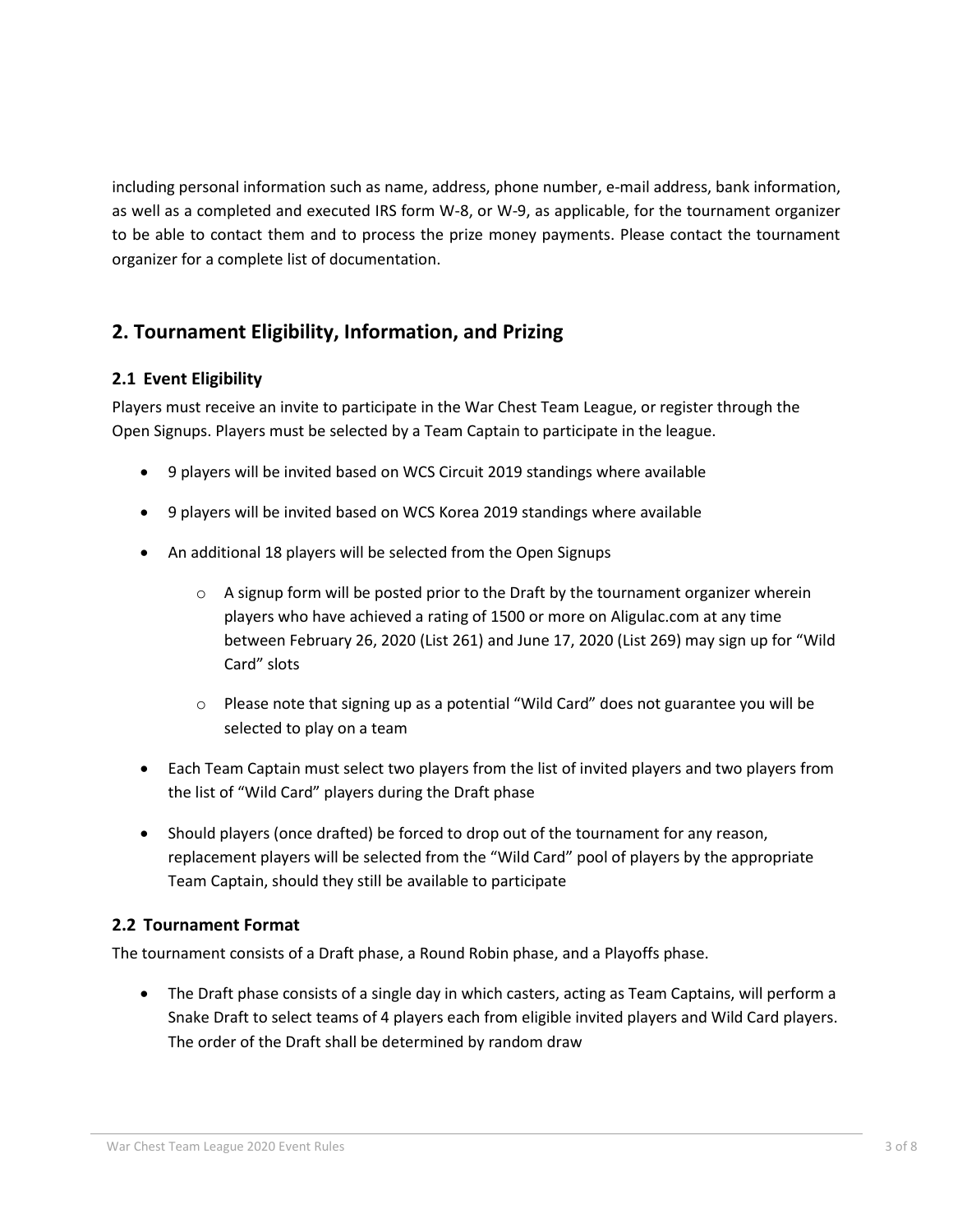- The Round Robin phase will consist of a series of team vs. team matchups, with prizing awarded based on the results of each match
	- Each match will be Proleague-style, best of 5
	- Each player will play once
	- The first four matches are always played
	- An Ace match is only played if the score is tied 2-2 at the end of the 4<sup>th</sup> map, in which case each Team Captain selects one player to send out
	- Maps and map order for each match will be determined by the tournament organizer and preannounced.
	- Teams will submit their player lineup in advance of the competition, selecting one player to send out on each (non-Ace) map
	- Teams will receive points in the standing for each Map Win
- The Playoffs phase will consist of a top 6, single-elimination bracket, with the highest-ranked teams from the Round Robin phase being seeded into the playoffs
	- Ties in the standings will be determined by overall match win, followed by overall map win differential (i.e., maps won less maps lost), followed by head to head score, followed by match score among tied teams, followed by ace player best of 1 round robin until victor emerges.
	- The  $1<sup>st</sup>$  and  $2<sup>nd</sup>$  seeds will be automatically seeded into the semifinals
	- The 3<sup>rd</sup>-6<sup>th</sup> seeds will be seeded into the quarterfinals
	- Playoff matches will be best-of-5, Proleague-style with an Ace match if the score is tied 2-2
	- If a team is defeated 3-0, the  $4<sup>th</sup>$  map will not be played

#### **2.3 Prizes**

Players who participate in the War Chest Team League compete to earn the following prizes in USD:

| Team Win, per player     | \$400 USD |
|--------------------------|-----------|
| Team Loss, per player    | \$150 USD |
| Team Captain's Team Wins | \$50 USD  |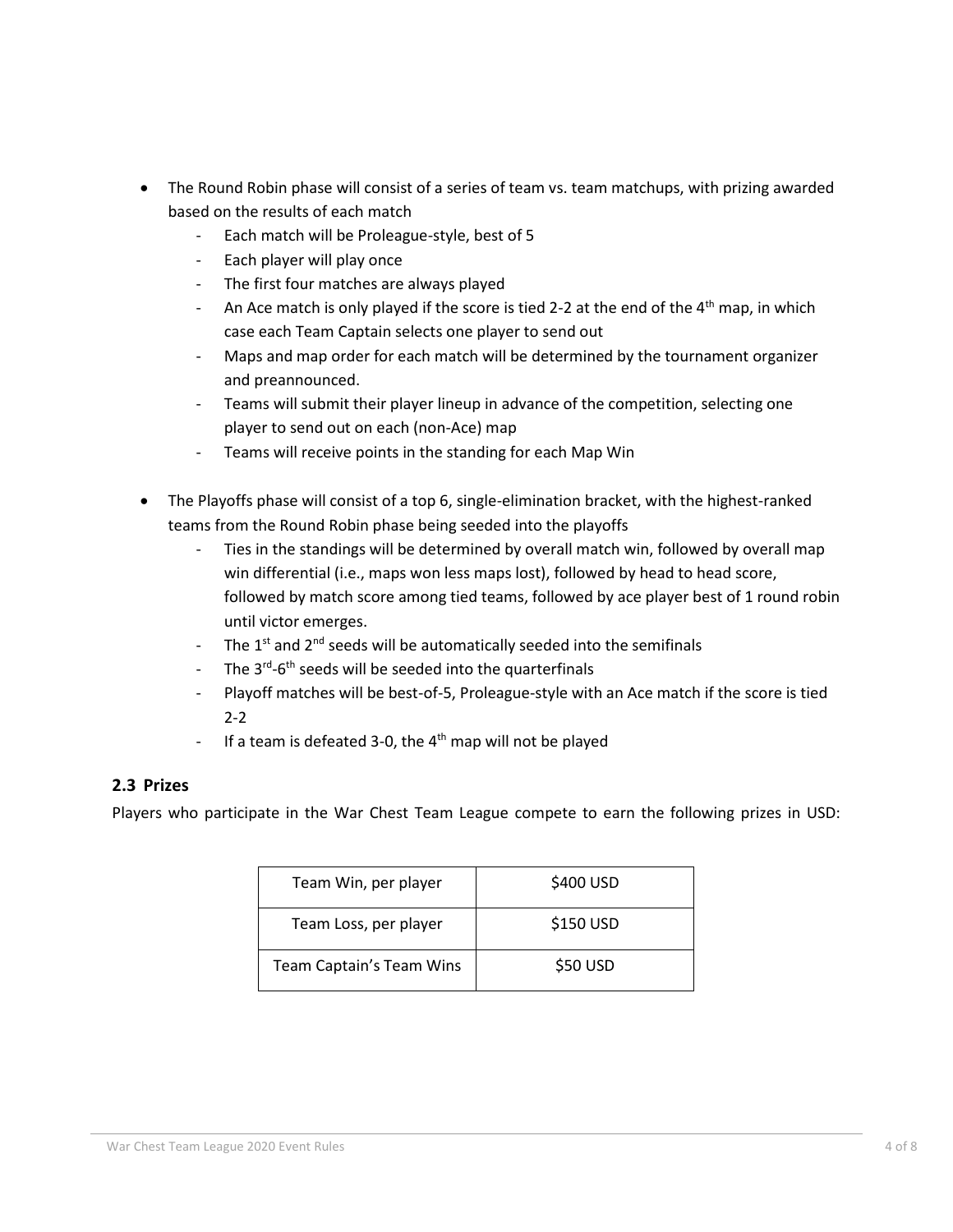| 1 <sup>st</sup> Place team, per player                  | \$2,000 USD |
|---------------------------------------------------------|-------------|
| 1 <sup>st</sup> Place team, Team Captain                | \$400 USD   |
| 2 <sup>nd</sup> Place team, per player                  | \$1,500 USD |
| 2 <sup>nd</sup> Place team, Team Captain                | \$200 USD   |
| 3rd-4 <sup>th</sup> Place team, per player              | \$1,000 USD |
| 3rd-4th Place team, Team Captain                        | \$100 USD   |
| 5 <sup>th</sup> -6 <sup>th</sup> Place team, per player | \$500 USD   |

In addition, the following prizes will be awarded for Playoffs stage finishes:

#### **2.4 Prize Claiming**

Upon conclusion of the War Chest Team League tournament period, players must provide the tournament organizer with full contact information to ensure that prize claims may be made.

### **3. General Tournament Rules and Operations**

#### **3.1 Map Pool**

All maps will be the Blizzard Ladder Map official version, and will use the current season's maps at the time of the first day of competition. Click [here](https://starcraft2.com/en-us/news) for the latest on maps and other StarCraft II news.

#### **3.2 Map Selection Procedure**

Maps will be predetermined for each match by admin.

#### **3.3 Match Rules**

- Players are required to be ready and check in 30 minutes before the match starts, and complete game preparations including PC setup. Once prepared, the player must notify the tournament organizer
- All matches will be played on the Battle.net server determined by the tournament organizer
- Tournament organizers will host and start the matches
- Players may request a blind pick where each player will communicate their race to the tournament administration team before each match starts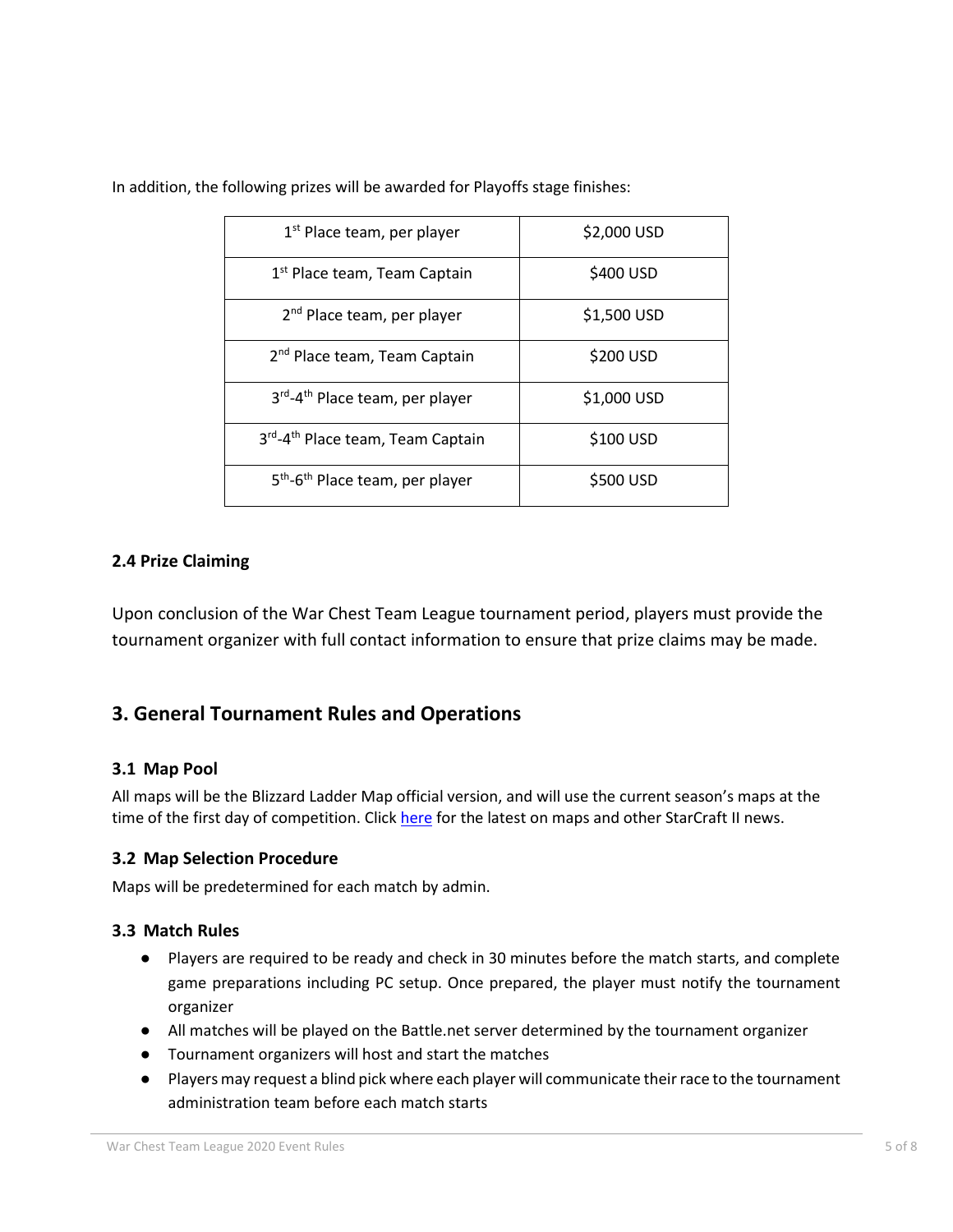- Players may not pause a game unnecessarily and should it be required, the player must inform their opponent and the tournament administration team immediately in the following manner: 1) type "PP" in the in-game chat, 2) physically raise his or her hand to notify organizers, in the case the keyboard is unresponsive
- Players who intentionally quit a game before it has ended without a tournament organizer's permission will concede the game
- In the case of a technical issue, the tournament organizer may restart the game from the beginning at their discretion
- If any player is disconnected from a game, they are required to wait for a tournament administrator to verify the situation and make one of the following decisions depending on the nature of the disconnect:
	- Restart of the game from the beginning
	- Use "Recover game" option to start from an administrator designated point in time
	- Declare a winner or a forfeit
- In case of the situation where both players are unable to win the game, tournament organizer may declare a draw and the game will be replayed
- In order to dispute any game issue, players must notify their referee immediately. Once the next game has started, players may not protest results. The tournament administration may investigate past results at their discretion
- Players may not watch any replays in the middle of a match. If there are any games that remain in the match, players must rejoin the designated tournament administrator group within 1 minute
- Replays may be reviewed during down time in-between matches if available, as long as this does not cause any delay in the tournament

#### **3.4 Match Offenses**

- If a player does not follow any of the rules listed above, the player may receive a warning at the discretion of the tournament organizer
- If a player causes a delay beyond the designated exceptions, the player will receive a warning
- Player misconduct as defined in the player responsibilities will receive a warning at the discretion of the organizer
- In a single competition day, if a player receives
	- two (2) warnings will forfeit the next game
	- three (3) warnings will forfeit the next match
	- four (4) warnings will cause a disqualification from the event
- Players may request the status of their total warnings from the organizer
- Players may, at the discretion of the tournament organizer, be levied a fine for repeated offences, to be taken from that season's winnings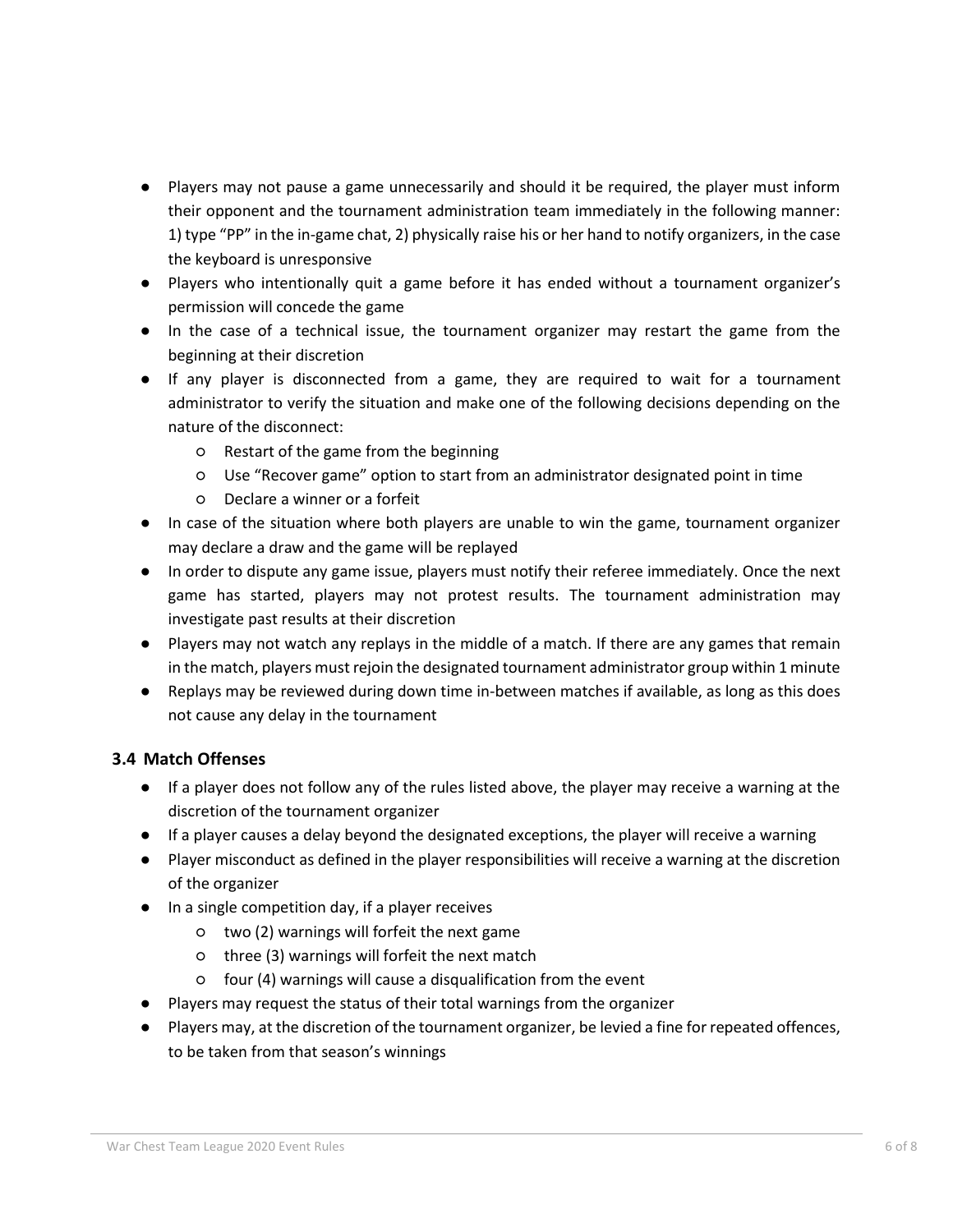#### **3.5 Additional Rules**

- All event-specific rules provided by the tournament organizer must be followed in the same manner as this rule set
- In the event of rules conflict, contact your tournament organizer for clarity

## **4. General Event Information**

#### **4.1 Tournament Organizer**

Jonathon Ward is the organizer of this tournament which is operated under license from Blizzard Entertaiment. Blizzard Entertainment is in to no way responsible for any of the actions of the tournament operator or the operation of this tournament.

#### **4.2 Prize Awards**

The awarding of prizes is void where prohibited or restricted. No purchase is necessary to participate in the War Chest Team League.

National, state and local taxes, including VAT taxes, which are associated with the receipt or use of any prizes are the sole responsibility of the winner. All cash prizes will be paid in US dollars. Winners will be required to complete and submit to the tournament organizer all governmental and tax forms required to receive a cash prize, including an IRS form W-8 or W-9 and any other forms required by the country in which the event is held. Additional paperwork that the tournament organizer requests, including waivers and releases, must be submitted to the tournament organizer before the tournament organizer will provide the winner with any prize. Prizes are not transferable. No substitutions or exchanges (including for cash) of any non-cash prizes will be permitted, except that the tournament organizer reserves the right to substitute a prize of equal or greater value for any non-cash prize.

All participants must be verified by the tournament organizer (to ensure their eligibility prior to being declared a winner and/or receiving any prize. Display of statistics in the game (e.g., on a leaderboard) during a game or match does not entitle any participant to a prize.

As a condition of being awarded any prize, winners will be required to execute and deliver to the tournament organizer a signed affidavit of eligibility and acceptance of these Official Rules and release of liability. In the event that a winner is under the age of majority, the winner's parent or legal guardian will be required to execute and deliver such documents. Failure to return a signed affidavit within seven (7) days may result in forfeiture of prize. Potential winners are responsible for ensuring return of all required materials; proof of sending will not be considered proof of receipt by the tournament organizer.